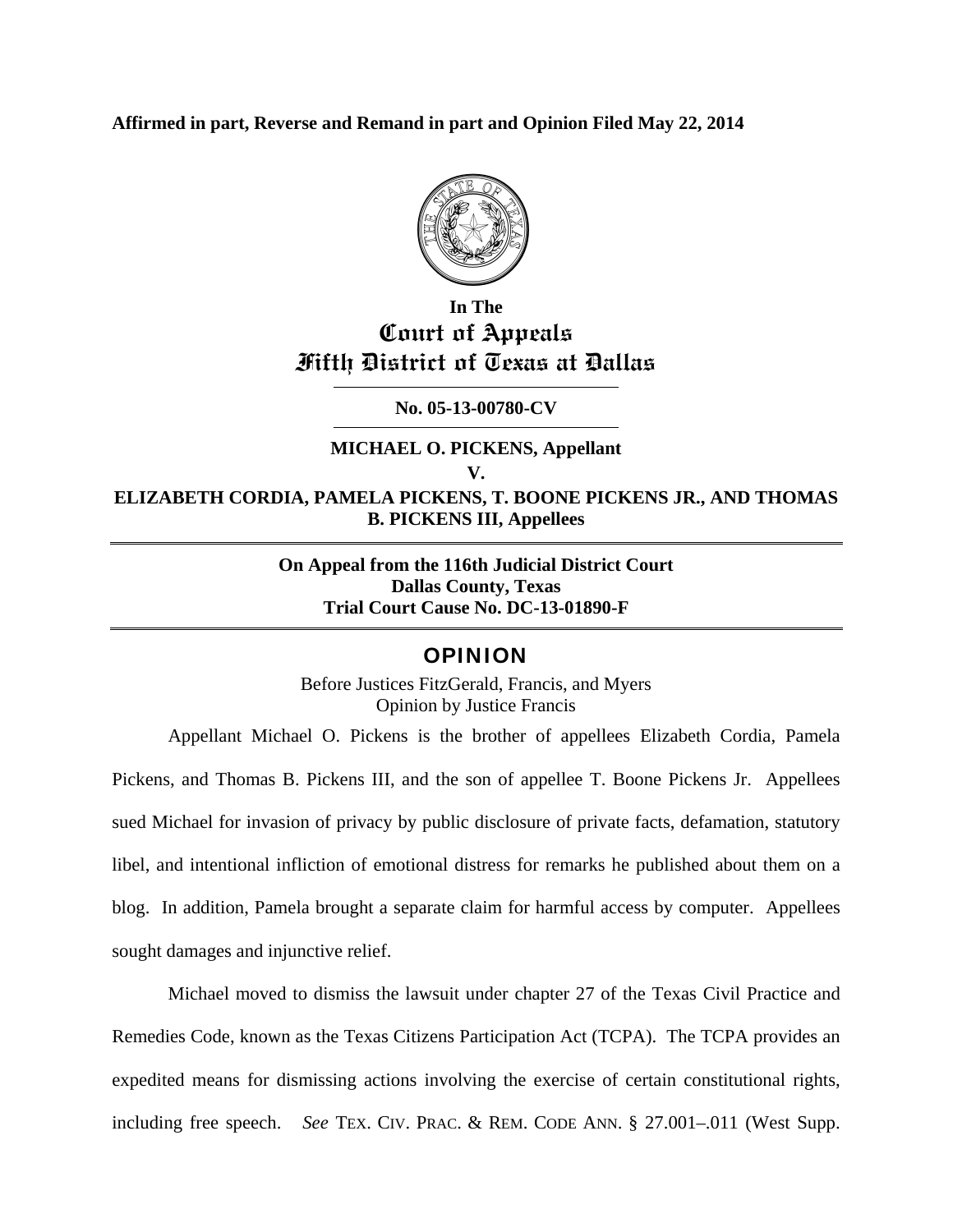2013). After a hearing, the trial court granted dismissal of the harmful access by computer claim but denied dismissal of the remaining claims.

In this interlocutory appeal, Michael challenges the partial denial of his motion, and Pamela cross-appeals the dismissal of her harmful access by computer claim. For reasons set out below, we reverse the trial court's order dismissing Pamela's harmful access by computer claim and remand that claim for further proceedings. We affirm the order in all other respects.

Michael is a recovering drug addict who, as an "interventionist," helps addicts "to get and stay clean." He also writes a blog that he says has as its "primary theme" his own "history of, and then recovery from, substance addiction." This blog, "5 days in Connecticut," is the center of the claims in the lawsuit.

The blog contains a number of posts. Many generally relate to Alina Lodge, where Michael underwent inpatient treatment, include personal stories about Michael's time at Alina Lodge, or address matters he learned while at Alina Lodge. Other posts, including a seven-page entry entitled "My Story," relate personal stories concerning Michael's upbringing, his family, his addiction, and his recovery. "My Story" presented a critical picture of Michael's father and his home life. Among other things, Michael's blog portrayed his father as a fear-inducing, hateful person who "instigate[d]" arguments with his children to get a "big win," used money to control people, and subjected his children to "child abuse." As for his siblings, Michael said none of them had been "successful in life" and "[w]e have all struggled with tremendously difficult lives, each defined by its own variety of downstream wreckage, inherently the result of all child abuse." After detailing his years of alcohol and drug abuse, he characterized the members of his "family of origin" as "all addicts."

Appellees sued Michael, alleging he had invaded their privacy and exposed them to ridicule, humiliation, and extreme embarrassment by posting false statements about them on his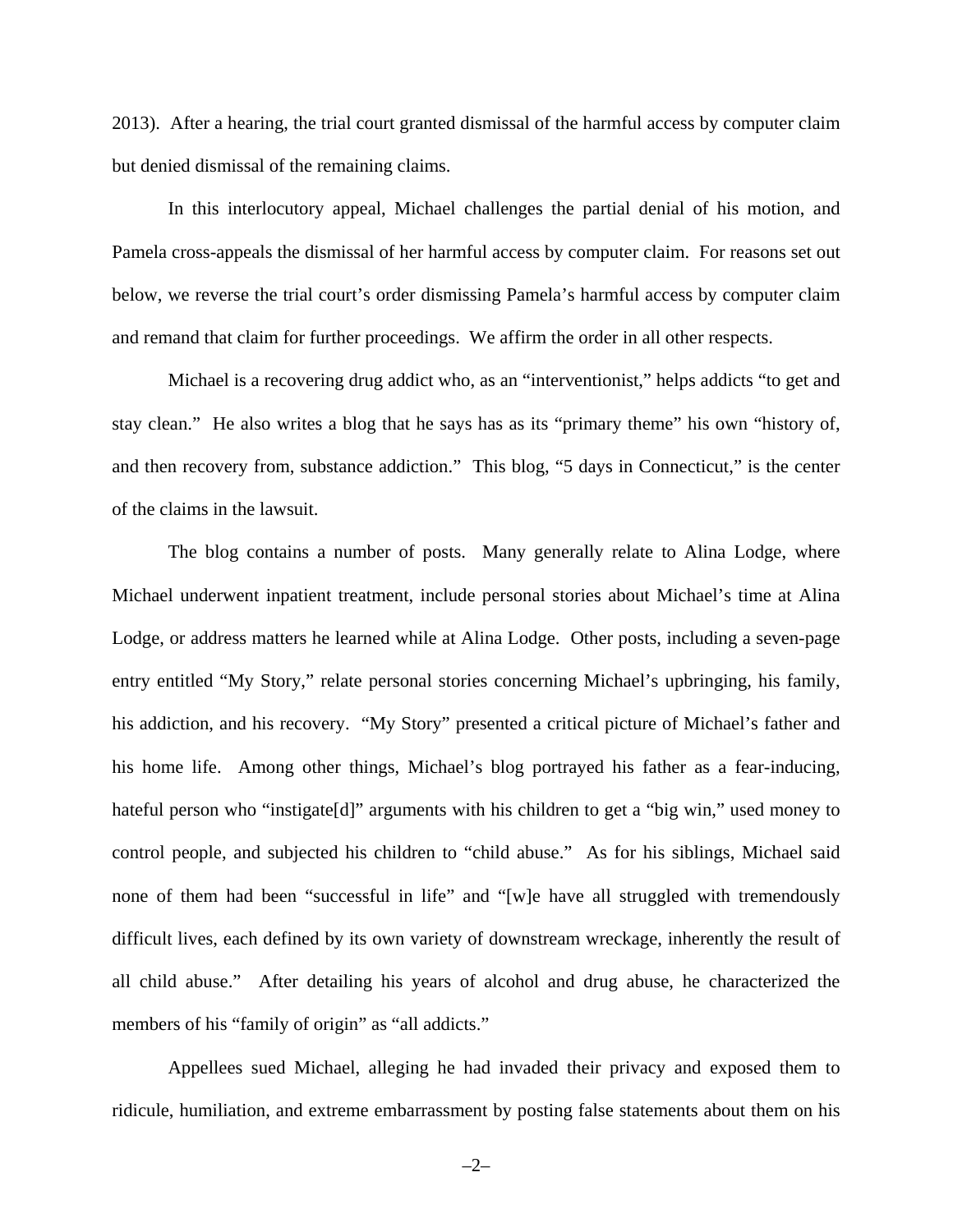blog. Pamela also alleged a claim for harmful access by computer under section 143.001 of the Texas Civil Practice and Remedies Code. Appellees later amended their petition to add a claim for intentional infliction of emotional distress in which they alleged Michael attempted to extort money from them. Specifically, appellees alleged that shortly after they filed suit, Michael got word to appellees that he was going to file affirmative claims against T. Boone and offered to settle the suit for \$20 million. When asked how he came to that number, Michael's attorney said \$17 million was for Michael's claims and \$3 million was for Michael to forgo giving an interview with *D Magazine*, writing a book, and appearing on the Dr. Phil television program. Appellees alleged Michael's attorney represented that "paying \$20 million would give [T. Boone] the opportunity to avoid having his dirty laundry aired in public." They alleged "Mike's false and defamatory statements, his invasion of [appellees'] privacy, and his extortionate threat have caused [appellees] to suffer extreme emotional distress and may have damaged their reputations."

In response to the lawsuit, Michael filed a motion to dismiss under chapter 27 alleging appellees' lawsuit implicated his right to freedom of speech and seeking dismissal of all of appellees' claims. Appellees responded to the motion to dismiss. Both sides attached evidence to their documents. After a hearing, the trial court dismissed Pamela's harmful access by computer claim but denied Michael's motion as to all other claims. Neither side requested findings of fact and conclusions of law, and none were made. Both Michael and Pamela appealed.

Before turning to the merits of the case, we first address appellees' assertion that this Court does not have jurisdiction over this interlocutory appeal. Appellees assert that under the version of the statute governing this case, we do not have jurisdiction over a trial court's decision denying a motion to dismiss under chapter 27. We have previously addressed this issue and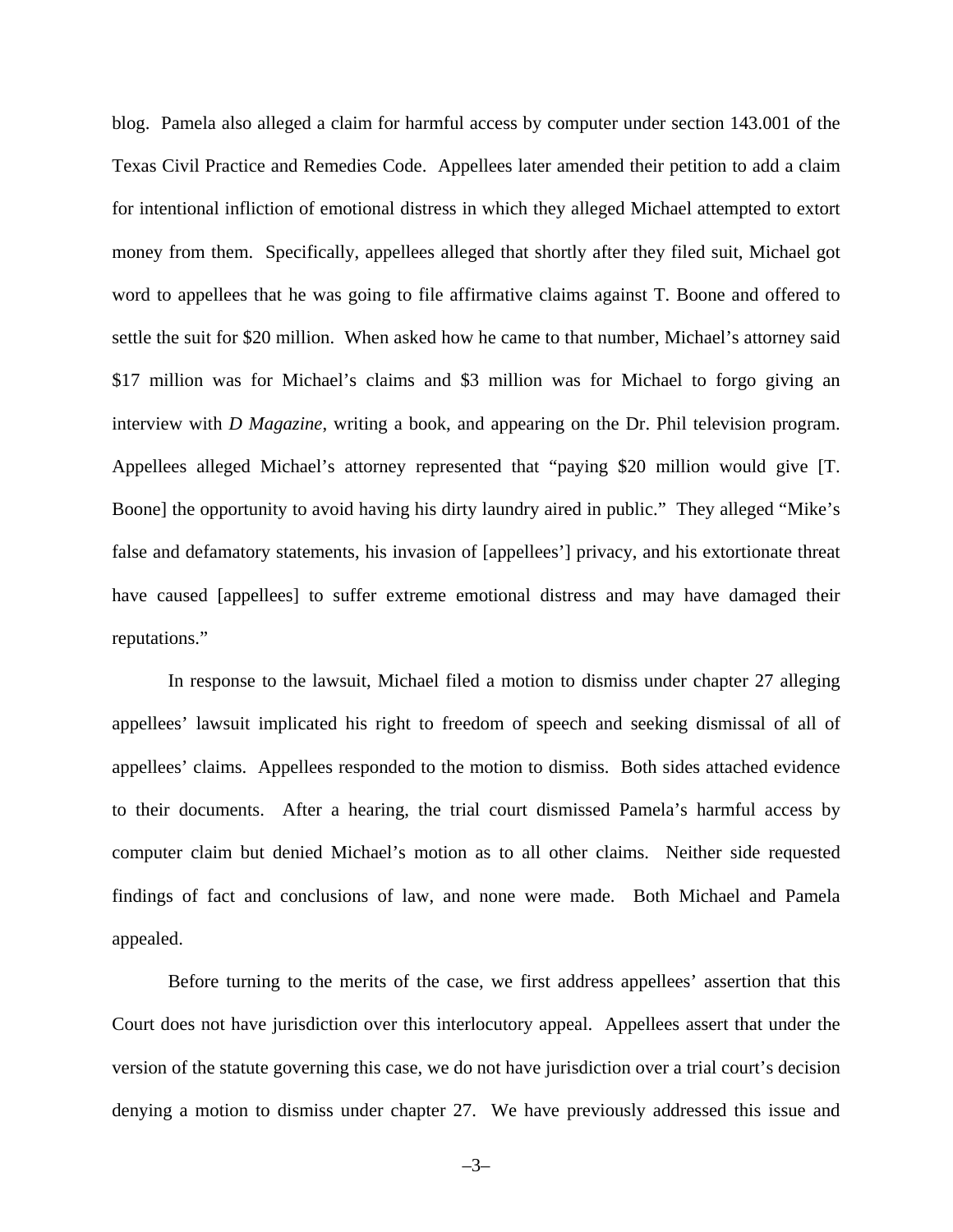determined otherwise. *See Better Bus. Bureau of Metro. Dallas, Inc. v. BH DFW, Inc*., 402 S.W.3d 299, 307 (Tex. App.—Dallas 2013, pet. denied).

Additionally, section 51.014 of the civil practice and remedies code was amended in the 2013 legislative session to specifically allow for an interlocutory appeal from the denial of a motion to dismiss filed under section 27.003. *See* Act of May 24, 2013, 83rd Leg., R.S., H.B. 2935, § 4 (codified at TEX. CIV. PRAC. & REM. CODE ANN. § 51.014(a)(12)). The amendment is not expressly retroactive, nor does it contain a savings clause for pending suits. *See id*. The amendment, however, does not take away or impair the parties' vested rights but simply addresses the court's jurisdiction. *See Kinney v. BCG Attorney Search, Inc*., No. 03-12-00579- CV, 2014 WL 1432012, at \*3 (Tex. App.—Austin Apr. 11, 2014, no pet. h.) (mem. op.). Statutes like the amendment that do not deprive the parties of a substantive right and address the power of the court rather than the rights or obligations of the parties should be applied in cases pending when the statute is enacted. *Id*. Consequently, we conclude the amendment applies in this case. *Id*. The Court has jurisdiction over the appeal and cross-appeal, and appellees' argument to the contrary is without merit.

The stated purpose of the TCPA is "to encourage and safeguard the constitutional rights of persons to petition, speak freely, associate freely, and otherwise participate in government to the maximum extent permitted by law, and at the same time, protect the rights of a person to file meritorious lawsuits for demonstrable injury." TEX. CIV. PRAC. & REM. CODE ANN. § 27.002 (West Supp. 2013). To promote these purposes, chapter 27 provides a means for expedited dismissal of unmeritorious suits that are based on, related to, or in response to a party's exercise of free speech. *Id*. § 27.003(a). The statute is to be "construed liberally to effectuate its purpose and intent fully." *Id*. § 27.011(b).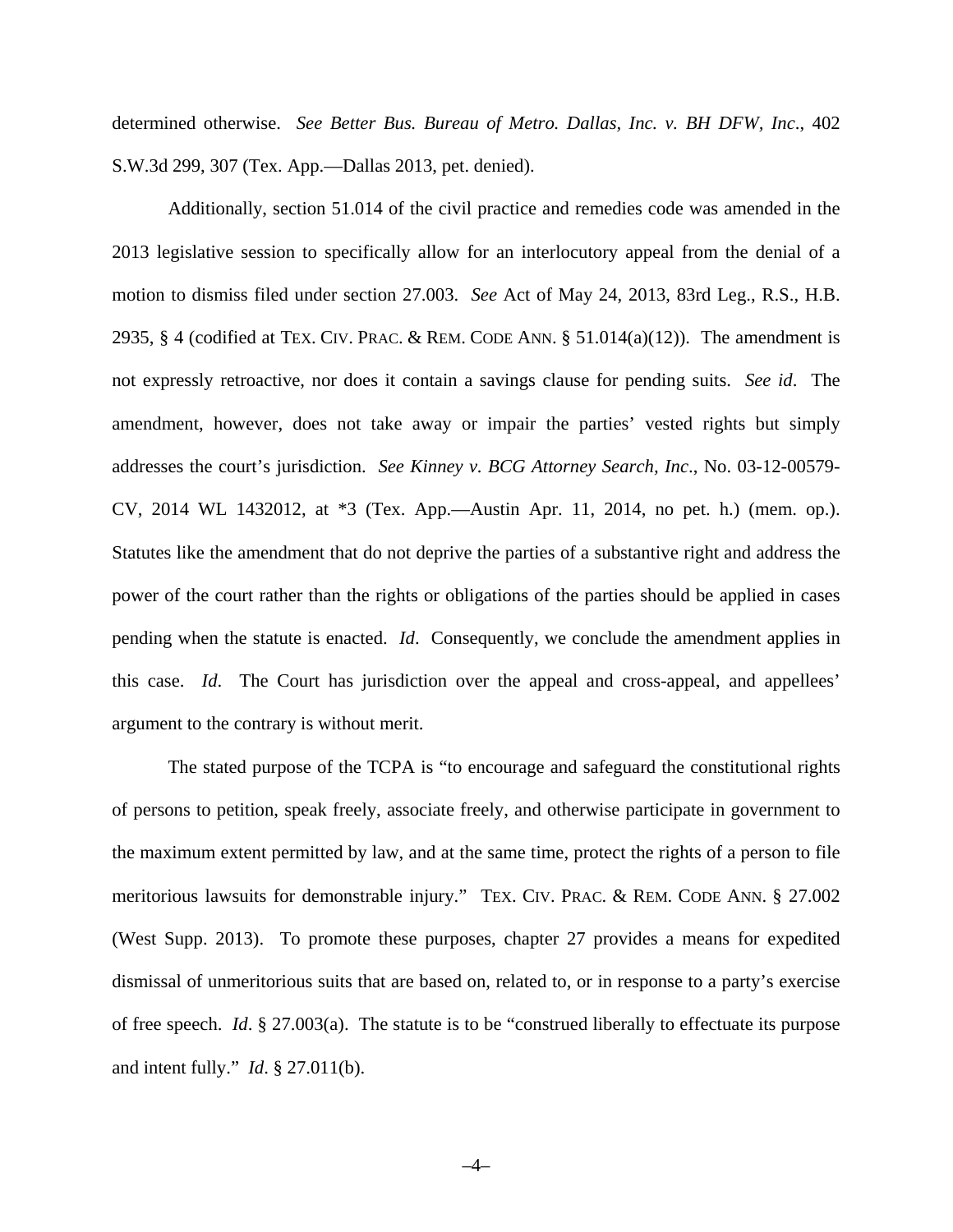To prevail on a motion to dismiss, the movant bears the initial burden to show by a preponderance of the evidence that the action "is based on, relates to, or is in response to the party's exercise" of free speech. *Id*. § 27.005(b)(1). The "exercise of free speech" is defined as a "communication made in connection with a matter of public concern." *Id*. § 27.001(3). As relevant to this appeal, a "matter of public concern" includes an issue related to (1) health and safety, (2) community well-being, and (3) a public figure. *Id*. § 27.001(7)(A), (B), (D). If the movant satisfies this burden, then the trial court must dismiss the action unless the party who brought the action "establishes by clear and specific evidence a prima facie case for each essential element of the claim in question." *Id*. § 27.005(c).

We begin by addressing the first prong: whether Michael met his burden of proving by a preponderance of the evidence that appellees' action is based on, related to, or in response to his exercise of free speech. The parties disagree on the proper standard of review this Court should use when addressing this issue. Michael argues our review is de novo. Appellees contend that while the interpretation of section 27.005(b) is a question of law reviewed de novo, the "preponderance of the evidence" standard is one of factual sufficiency.

Every Texas court of appeals to address the issue on direct appeal has concluded the standard of review on the first prong is de novo. *See Kinney*, 2014 WL 1432012, at \*3 (concluding parties' issues present "matters of statutory construction" and are reviewed de novo); *Rio Grande H2O Guardian v. Robert Muller Family P'ship Ltd*., No. 04-13-00441-CV, 2014 WL 309776, at \*2 (Tex. App.—San Antonio Jan. 29, 2014, no pet.) (mem. op.); *Sierra Club v. Andrews Cnty.*, 418 S.W.3d 711, 715 (Tex. App.—El Paso 2013, pet. filed); *Whisenhunt v. Lippincott*, 416 S.W.3d 689, 695–96 (Tex. App.—Texarkana 2013, pet. filed); *Newspaper Holdings, Inc. v. Crazy Hotel Assisted Living, Ltd.*, 416 S.W.3d 71, 80 (Tex. App.—Houston [1st Dist.] 2013, pet. denied); *KTRK Television, Inc. v. Robinson*, 409 S.W.3d 682, 688 (Tex. App.—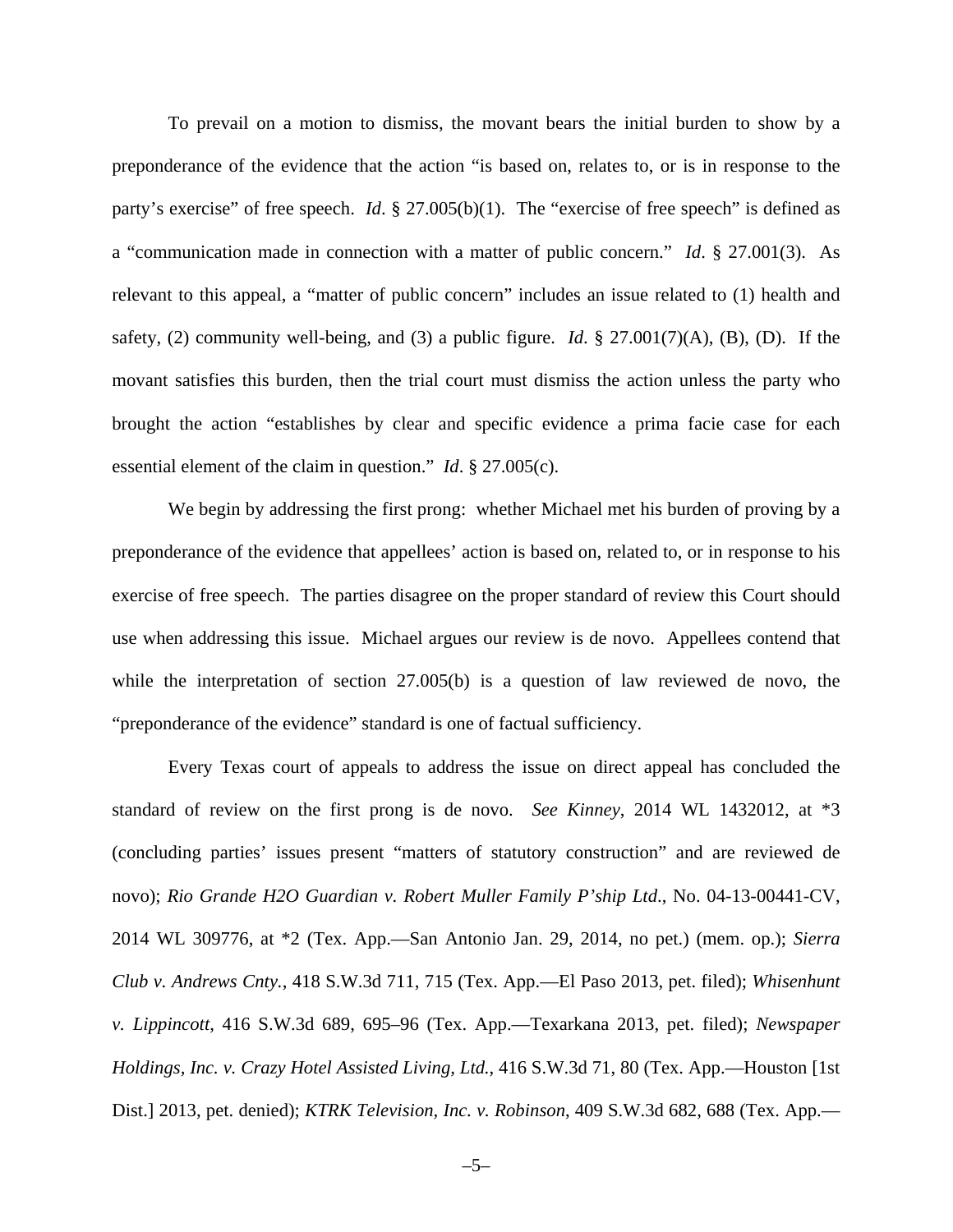Houston [1st Dist.] 2013, pet. denied); *Rehak Creative Servs., Inc. v. Witt*, 404 S.W.3d 716, 725 (Tex. App.—Houston [14th Dist.] 2013, pet. denied). Whether the standard is de novo or factual sufficiency makes no difference in this case because our result would be the same under either standard.

Michael argues his blog concerns issues related to "addiction, parental abuse, fathers' responsibilities to their children and family dynamics," all of which he contends relate to health and safety and community well-being. In addition to a copy of his blog, he relies on news articles concerning the death of his nephew, Ty, of a possible heroin overdose; an internet article on the definition of addiction from the American Society of Addiction Medicine; a Science Daily internet article entitled "Prescription Drug Misuse Remains a Top Public Health Concern"; and an article from the Texas Department of Family and Protective Services regarding the importance of a father to a family.

While we agree that issues of "addiction, parental abuse, fathers' responsibilities to their children and family dynamics" generally may be matters of public concern, Michael's blog is not a general purveyor of information on those subjects. Rather, Michael's blog is akin to a personal diary of his journey from drug addiction to recovery in which he draws upon his perceived family experiences as an explanation for his addiction. Its primary focus is Michael. As his brief explains, his blog contains stories that "generally concern the historical events that have shaped his behavior and made him ultimately into the person he is today, revealing his own trial and tribulations." And it is just that — a personal account of his life, from his own perspective, in which he also makes remarks about his family members that they contend are false and defamatory. We cannot conclude that statements of private life, such as those recounted in Michael's blog, implicate the broader health and safety concerns or community well-being concerns contemplated by chapter 27.

–6–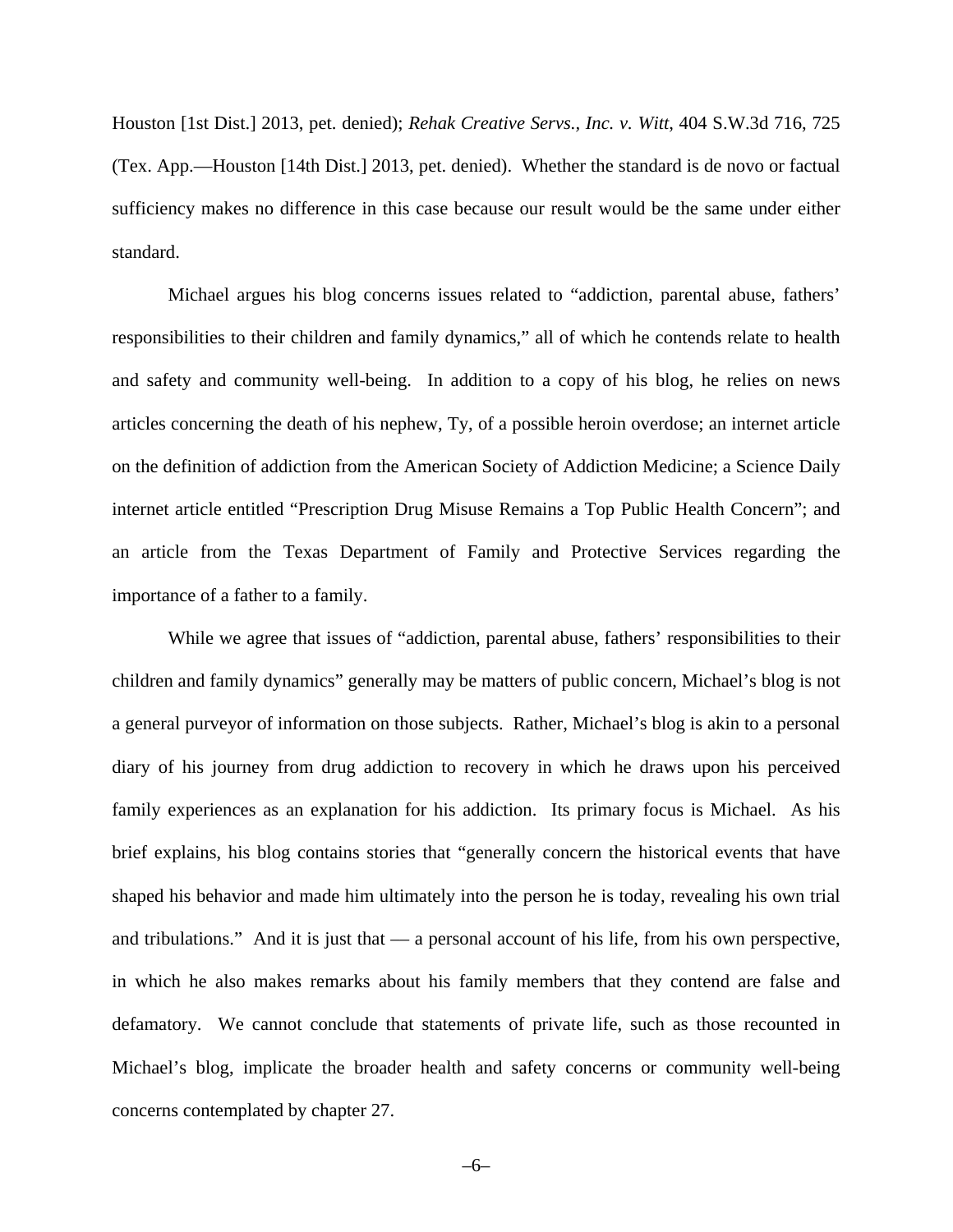In reaching this conclusion, we find some guidance in our sister court's decision in *Miranda v. Byles*, 390 S.W.3d 543 (Tex. App.—Houston [1st Dist.] 2012, pet. denied). Although *Byles* is not a chapter 27 case, it deals with the issue of private facts and public issues. There, Byles sued the defendant for slander and intentional infliction of emotional distress for making false statements that Byles sexually assaulted Byles's step-granddaughter. 390 S.W.3d at 548. In analyzing whether the evidence supported a finding that the statements were false, the court also analyzed whether the allegations implicated a public issue. The defendant argued the issue was a "public" one because it involved allegations of sexual abuse, implicating a "question of public importance." The court explained that an issue "is not a public issue simply because it is a controversy of interest to the public." *Id*. at 554. Instead, the inquiry concerns whether people in the public were debating the specific issue and whether the media was covering that debate. *Id*. A matter can be a public issue "because people in the public are discussing it or because people other than the immediate participants in the controversy are likely to feel the impact of its resolution." *Id*. The court concluded the trial court did not err by determining the Byles issue was a private issue.

As in *Byles*, nothing in this case suggests the public was discussing Michael's blog or that anyone other than the members of this family are likely to feel any impact from it. The topic of Michael's own addiction and allegations of abuse do not implicate any public issue. We conclude Michael failed to establish by a preponderance of the evidence that his family members' lawsuit was based on, related to, or was in response to his right to free speech.

Michael also contends the blog relates to a matter of public concern because it includes his comments on public figures. The statute does not define public figure, but there are numerous cases addressing this issue in the defamation context. Public figures fall into two categories: (1) all-purpose, or general-purpose, public figures, and (2) limited-purpose public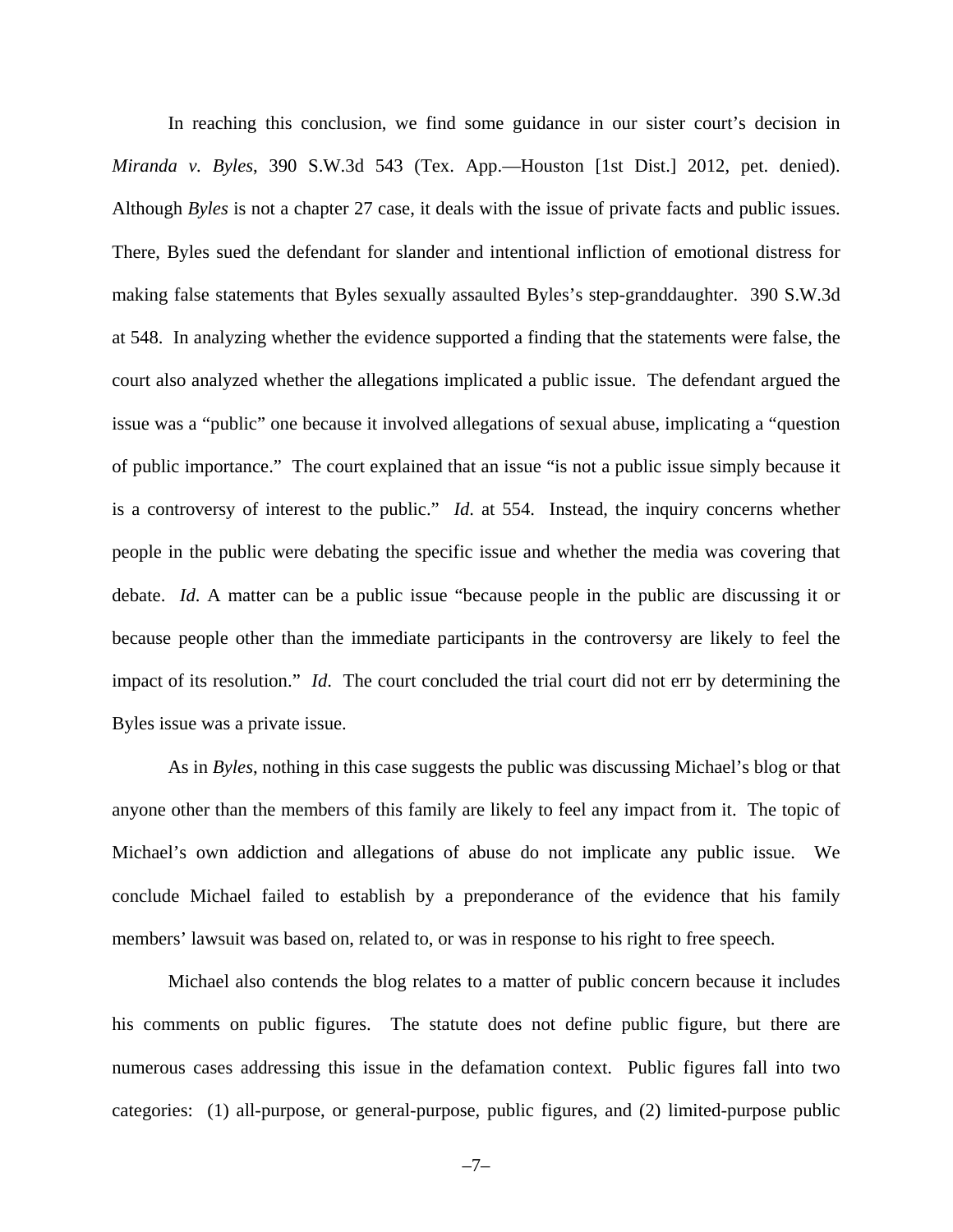figures. *WFAA-TV, Inc. v. McLemore*, 978 S.W.2d 568, 571 (Tex. 1998). General-purpose public figures are those individuals who have achieved such pervasive fame or notoriety that they become public figures for all purposes and in all contexts. *Id*. (citing *Gertz v. Robert Welch, Inc.*, 418 U.S. 323, 351 (1974)). Limited-purpose public figures are only public figures for a limited range of issues surrounding a public controversy. *Id*.Michael argues his father and brother, T. Boone and Thomas, are both general-purpose public figures.

The rationale behind the public figure doctrine is that the public figure has reached such a level of prominence in the affairs of society that he is risking or inviting the spotlight of public attention and comment, or that he is attempting to influence resolution of issues involved in the controversy. *See Time, Inc. v. Firestone*, 424 U.S. 448, 453 (1976); *Gertz*, 418 U.S. at 345. A person becomes a general-purpose public figure only if he is a "well-known 'celebrity,' his name a 'household word.'" *Waldbaum v. Fairchild Publ'ns, Inc*., 627 F.2d 1287, 1294 (D.C. Cir. 1980). He must have "assumed a role of especial prominence in the affairs of society." *Id*. "The public recognizes him and follows his words and deeds, either because it regards his ideas, conduct, or judgment worthy of its attention or because he actively pursues that consideration." *Id.* Public figures are frequently so famous that they "may be able to transfer their recognition and influence from one field to another." *Id*. n.15; *see Tavoulareas v. Piro*, 817 F.2d 762, 772 (D.C. Cir. 1987) (en banc). Consequently, it is reasonable to "attribute a public character to all aspects of their lives." *Tavoulareas*, 817 F.2d at 772.

The general-purpose public figure, however, is a "rare creature." *Waldbaum*, 627 F.2d at 1294. Much more common are "public figures for the more limited purpose of certain issues or situations." *Tavoulareas*, 817 F.2d at 772. As the *Gertz* court observed:

We would not lightly assume that a citizen's participation in community and professional affairs rendered him a public figure for all purposes. Absent clear evidence of general fame or notoriety in the community, and pervasive involvement in the affairs of society, an individual should not be deemed a public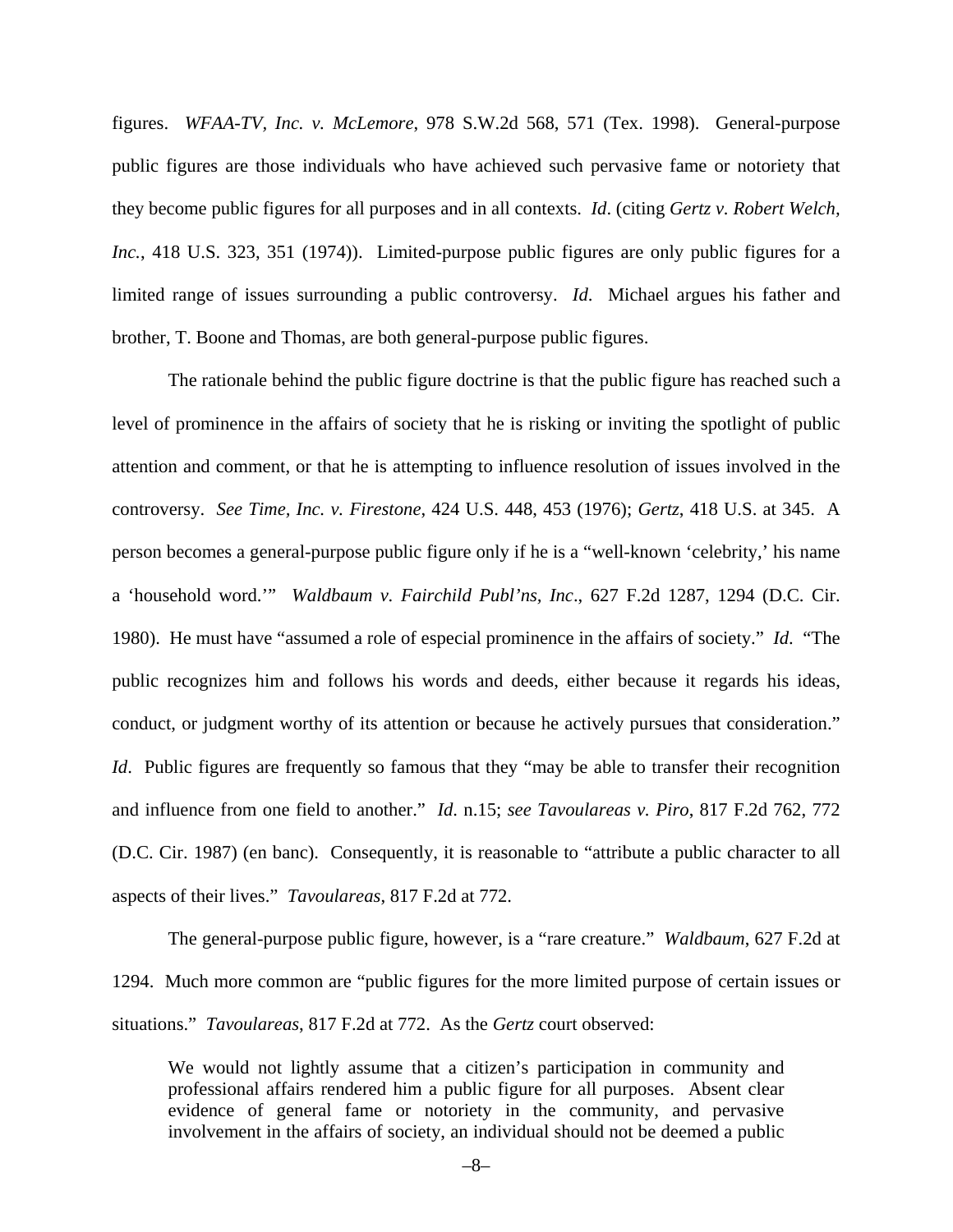personality for all aspects of his life. It is preferable to reduce the public-figure question to a more meaningful context by looking to the nature and extent of an individual's participation in the particular controversy giving rise to the defamation.

#### 418 U.S. at 352.

 As evidence that Thomas is a general-purpose public figure, Michael relies on a oneparagraph "Frontburner" article published in *D Magazine* entitled, "T. Boone Pickens' Son Proves That His Father's Name Will Be Used In All Headlines Written About His Children's (Alleged) Misdeeds" and an article published in the Courthouse News Service detailing a civil suit against Thomas alleging company mismanagement. This evidence shows only that Thomas had been sued for conduct unrelated to any of the allegations in this lawsuit. Nothing about this evidence shows Thomas is sufficiently famous or notorious to justify being treated as a public figure for all purposes nor does it show he has assumed any prominence with respect to any public controversy that allows him to be considered a public figure for limited purposes.

With respect to T. Boone, Michael relies on the following evidence in his brief: (1) an internet feature article on T. Boone from upstart.bizjournals.com, originally published in the May 2007 *Conde Nast Portfolio* magazine, in a section entitled "Fortune Hunter"; (2) an internet screen print from a Google search for "t. Boone Pickens" showing "[a]bout 10,800,000 results"; (3) a page from www.forbes.com/profile/t-boone-pickens/ showing Pickens's net worth; (4) a three-paragraph article from www.businessweek.com by Pickens, entitled, "How to Convert the Country to Natural Gas"; (5) a June 25, 2008 article from thecaucus.blogs.nytimes.com entitled, "T. Boone Pickens Says No Deal on Swift Boat Bounty," recounting Pickens's offer to "pay anyone" who could disprove accusations by the Swift Boat Veterans for Truth against then presidential candidate John Kerry; and (6) an internet page from www.pickensplan.com, entitled "America is addicted to OPEC oil."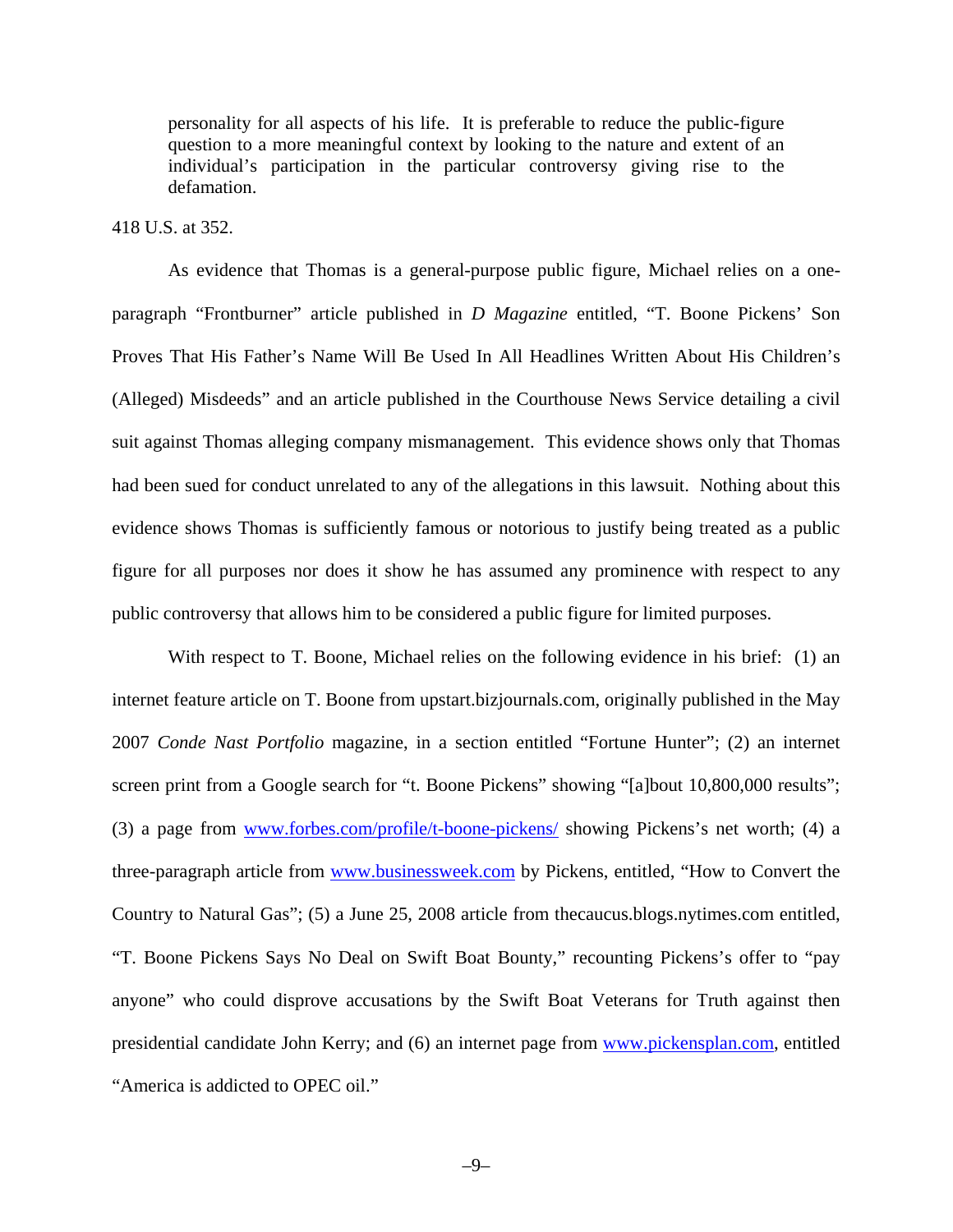Michael argues these items "show the general public interest" in his father. Our review suggests the evidence presented by Michael shows the public interest in T. Boone arises from his connections and opinions in the energy industry. While we acknowledge the Google search contained a vast number of results, a number alone cannot establish public-figure status. The only evidence relating to the content of the Google results is captured in a single page showing a wikipedia entry, T. Boone's website, the Pickens Plan website, the Forbes listing, the website for T. Boone's foundation, his Twitter account, two articles about this lawsuit, two articles about his grandson's death, and two energy-related articles. Other than the articles on his grandson's death, these entries relate to T. Boone's social media account, business websites, and his involvement in energy issues. Thus, while the evidence shows some previous coverage regarding T. Boone outside the business world, we cannot conclude Michael has made the necessary statutory showing to establish the kind of prominence associated with general-purpose public figures.

In reaching this conclusion, we are persuaded by the analysis in *Tavoulareas.* William P. Tavoulareas was president and chief operating officer of Mobil Corporation, which at the time of the opinion was the nation's largest oil company and third largest industrial corporation. During his tenure, Tavoulareas had actively engaged in the 1970's public debate over the proper response for the United States to the energy crisis, supporting Mobil's reliance on Arab oil supplies. *Tavoulareas*, 817 F.2d at 767. In 1979, *The Washington Post* published a front-page story that Tavoulareas had used his influence as Mobil's president to "set up" his son Peter as a partner in a shipping firm whose business included a multi-million dollar management services contract with Mobil. *Id*. at 769. Tavoulareas and his son brought a libel action. Tavoulareas alleged the newspaper defamed him by falsely implying he breached his fiduciary duties to Mobil, wasted and misused Mobil assets, and diverted assets to his son for his son's benefit. *See*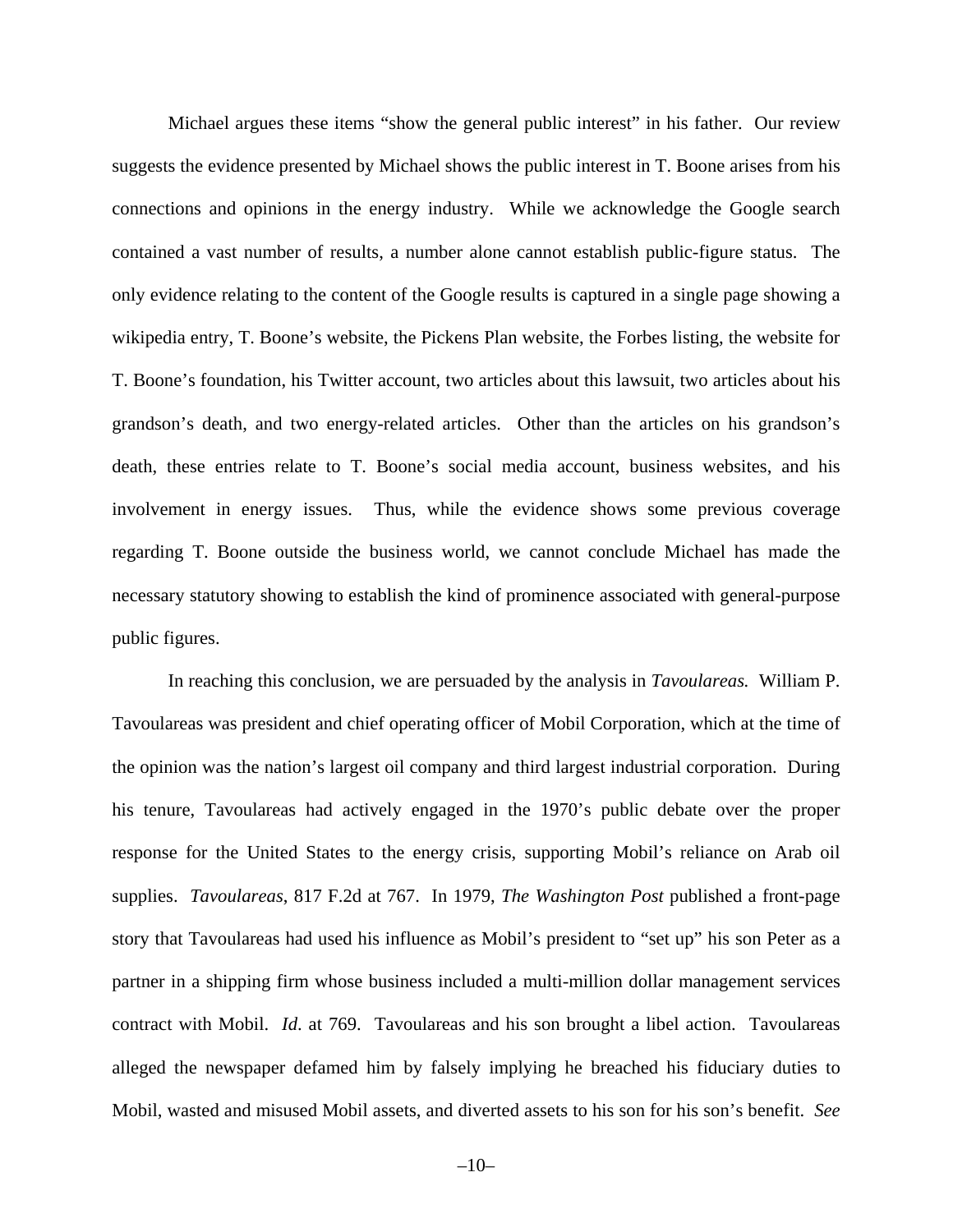Erica Frohman Plave, Comment, *Tavoulareas v. Piro: An Extensive Exercise of Independent Judgment*, 56 GEO. WASH. L. REV. 854, 860 (1988).

The court analyzed whether Tavoulareas was a general-purpose public figure, ultimately concluding he was not. The court reasoned that Tavoulareas was "a highly prominent individual, especially in business circles, but his celebrity in society at large does not approach that of a well-known athlete or entertainer—apparently the archetypes of the general purpose public figure." *Id*. at 772 (citing *e.g*., [Johnny] *Carson v. Allied News Co.*, 529 F.2d 206 (7th Cir. 1976); *Chuy v. Phila. Eagles Football Club*, 431 F. Supp. 254 (D.C. Pa. 1977), *aff'd*, 595 F.2d 1265 (3d Cir. 1979) (en banc)). The court then analyzed whether Tavoulareas met the test for a limited-purpose public figure and concluded he was a public figure for purposes of the publication at issue. *Id*. at 775.

At best, the evidence here suggests T. Boone could be a limited-purpose public figure. Limited-purpose public figures achieve their status by "thrusting themselves to the forefront of particular public controversies in order to influence the resolution of the issues involved" or because they "voluntarily inject [themselves] or [are] drawn into a particular public controversy." *Gertz*, 418 U.S. at 345, 351. The evidence presented by Michael shows T. Boone has put himself in the forefront of issues related to energy. The allegations in this lawsuit, however, have nothing to do with an energy controversy. We conclude Michael has not met his statutory burden to establish his blog relates to health, safety, or community well-being, nor has he met his statutory burden to show that T. Boone and Thomas are public figures.

To the extent Michael asserts he has an unfettered constitutional right "to publish facts and stories about his life and his family" such that he need not show the posts concern matters of public concern as defined by chapter 27, we disagree. By seeking dismissal under chapter 27, Michael had the initial burden to show its provisions apply. That required him to show, by a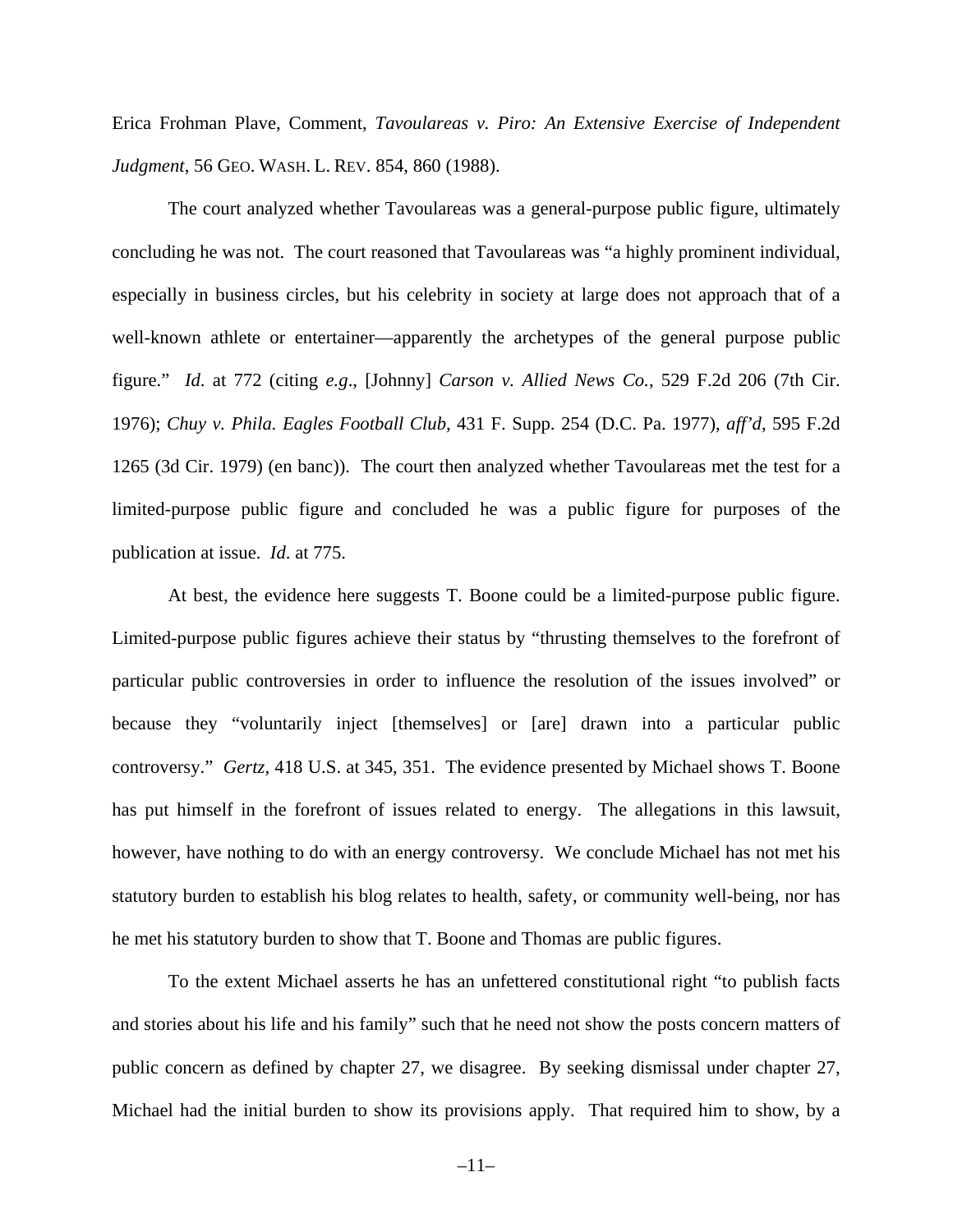preponderance of the evidence, that appellees' allegations related to a matter of public concern as defined by the TCPA. *See* TEX. CIV. PRAC. & REM. CODE ANN. §§ 27.001(3), (7); 27.005(b). Moreover, appellees allege Michael's blog contains false and defamatory statements about them. While we do not address the truth or falsity of the statements in this proceeding, we note, as has the Texas Supreme Court, "free speech is not absolute and does not insulate defamation." *Waste Mgmt. of Tex., Inc. v. Tex. Disposal Sys. Landfill, Inc*., No. 12-0522, 2014 WL 1875637, at \*1 (Tex. May 9, 2014).

Having concluded Michael failed to make the necessary showing under the first prong, we need not address the second prong of the statute. We conclude the trial court did not err by denying Michael's motion on appellees' claims for invasion of privacy, defamation, libel, and intentional infliction of emotional distress.

We next address Pamela's cross-appeal. The third amended petition alleged a claim for violation of section 143.001 of the Texas Civil Practice and Remedies Code for harmful access by computer. Section 143.001 provides a statutory cause of action for a person who is injured or whose property is injured as a result of a violation of chapter 33 of the Texas Penal Code, if the conduct constituting the violation was committed knowingly or intentionally. TEX. CIV. PRAC. & REM. CODE ANN. § 143.001 (West 2011). The petition pleaded a cause of action under section 33.07(b). In her brief, Pamela asserts she sued Michael based on an email that she had reason to believe Michael sent, using the name Robert Barris, to her business associates, to the CEO and COO of her employer, Morgan Stanley, and to the California Securities Commission, that was critical of Pamela and accused her of using her "mother's woes" to "drum up business."

At the hearing, Pamela's counsel told the trial court he took limited discovery and that Michael had denied sending the email or using the name Robert Barris. Counsel also told the trial court that Pamela did not have evidence that Robert Barris is Michael, other than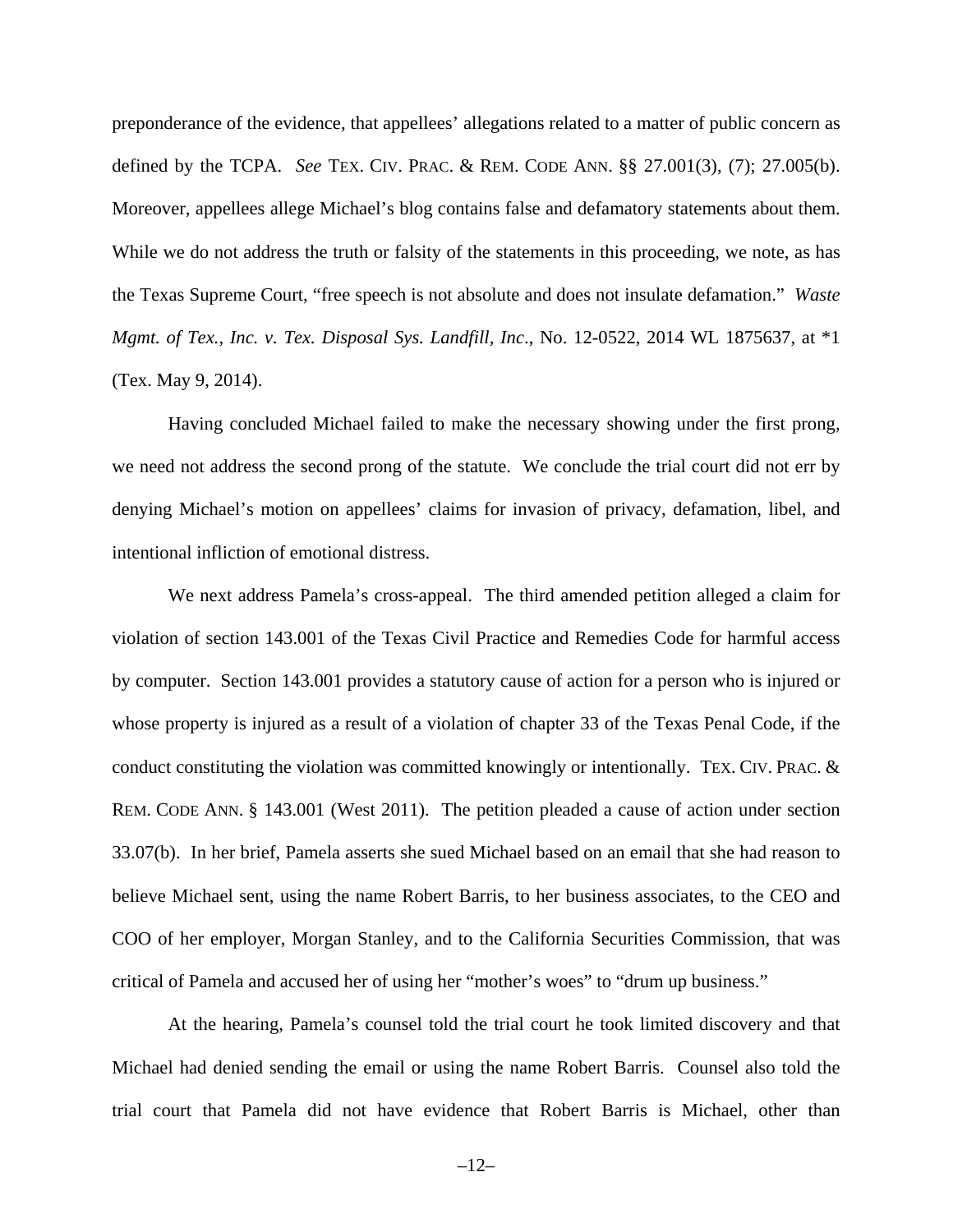circumstantial evidence. Counsel told the court one of the elements that Pamela must prove is that the "real Robert Barris" did not consent to the sending of the email. The trial court granted Michael's motion to dismiss the claim.

On appeal, Pamela argues that since Michael denied sending the email, there can be no evidence the lawsuit was related to Michael's exercise of free speech and no chapter 27 basis for dismissing the claim. We agree. Michael's motion to dismiss is premised on the notion that one purpose of chapter 27 is to "encourage and safeguard the constitutional rights of persons to speak freely." Given that he has denied sending the email, we conclude chapter 27 does not apply to this cause of action. We also reject Michael's assertion that any error in dismissing the claim was "harmless" because he denied using Robert Barris's name and Pamela did not have evidence to refute his denial through the limited discovery that had been done. We cannot agree. First, given Michael's denial, the statute does not encompass the claim. Second, Pamela should have the opportunity to uncover the identity of Robert Barris and the sender of the email through discovery. We sustain Pamela's issue.

Finally, we note that in the fact statement in his brief, Michael states the trial court was "obligated to grant attorneys' fees" in his favor because it granted his motion, in part, on Pamela's harmful access to computer claim. He asserts this Court should remand the issue of attorney's fees to the trial court to determine the amount to which he is entitled. Other than these bare assertions, Michael does not provide any briefing on an issue regarding attorney's fees. Regardless, we have reversed the trial court's order on Pamela's claim; consequently, we conclude Michael's issue is without merit. *See* TEX. CIV. PRAC. & REM. CODE ANN. § 27.009(a) (providing for attorney's fees to moving party if court orders dismissal of legal action).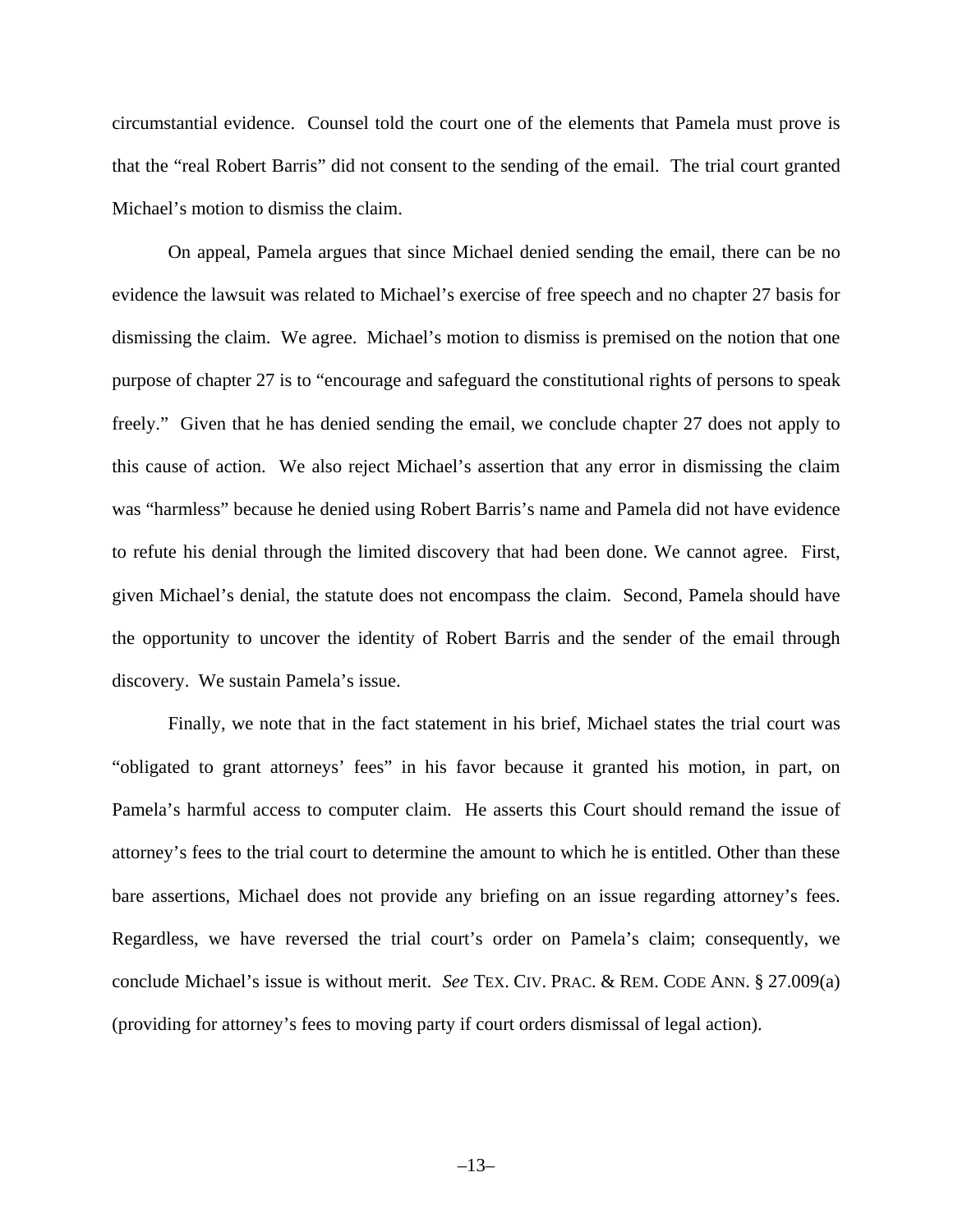We reverse the trial court's order to the extent it dismisses Pamela's claim for harmful access by computer and remand that claim to the trial court for further proceedings consistent with the opinion. We affirm the order in all other respects.

130780F.P05

/Molly Francis/ MOLLY FRANCIS **JUSTICE**